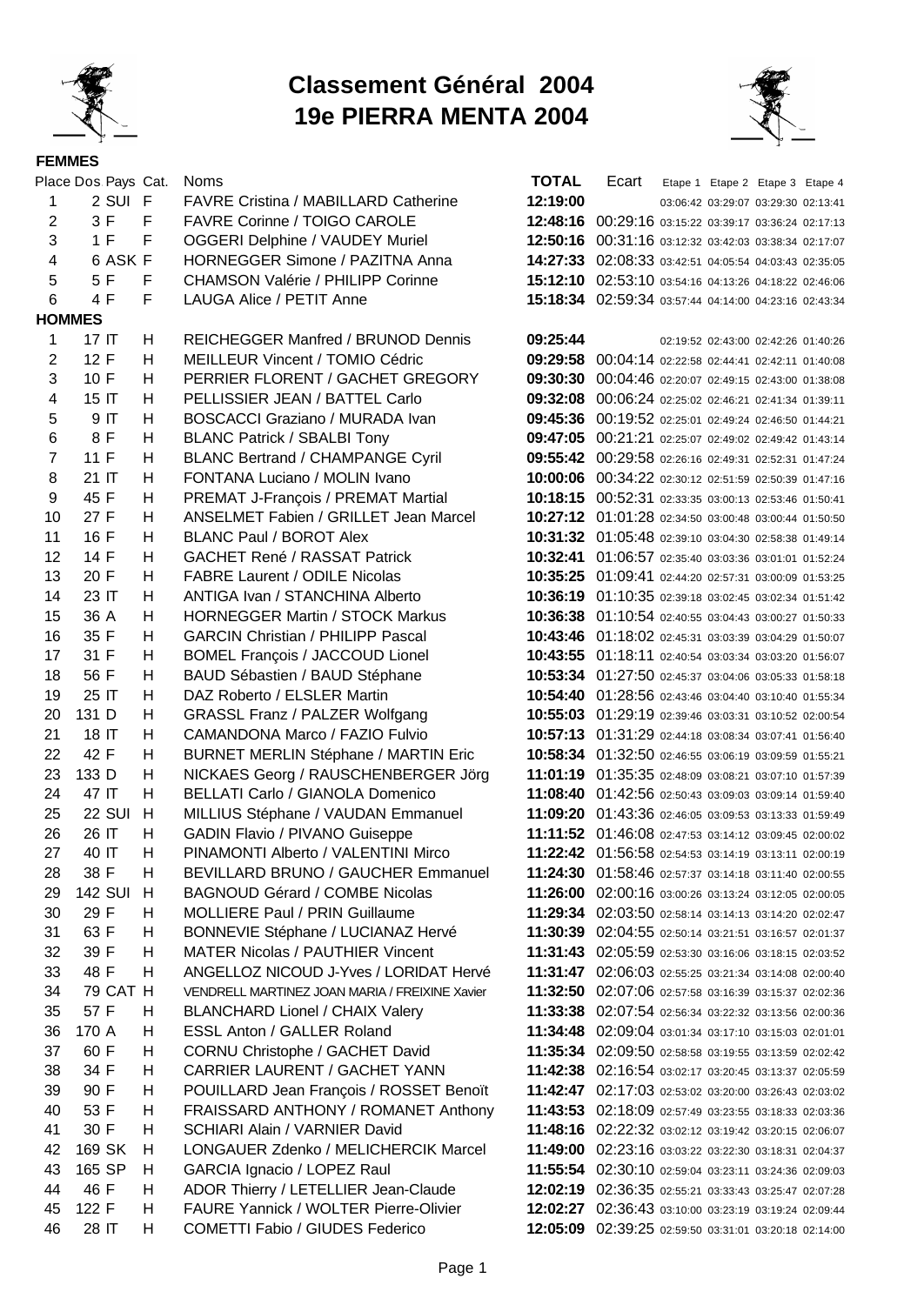| 47  | 128 F     | Н  | <b>DURAND Denis / ECOIFFIER ALAIN</b>          |          | 12:06:05 02:40:21 03:06:27 03:24:22 03:25:57 02:09:19 |
|-----|-----------|----|------------------------------------------------|----------|-------------------------------------------------------|
| 48  | 73 F      | н  | <b>HENAFF Vincent / JACQUIER Richard</b>       |          | 12:06:39 02:40:55 03:02:55 03:27:29 03:28:25 02:07:50 |
| 49  | 67 F      | н  | <b>BIBOLLET Patrice / VARACHE Sébastien</b>    |          | 12:07:43 02:41:59 03:06:50 03:31:35 03:21:40 02:07:38 |
| 50  | 171 SLO H |    | <b>JUSTIN Gregor / LIHTENEKER Marko</b>        |          | 12:10:04 02:44:20 03:08:27 03:28:21 03:23:28 02:09:48 |
| 51  | 41 F      | H  | <b>BASTIDE Alain / ROBIN Jean-Marc</b>         |          | 12:10:22 02:44:38 03:05:31 03:24:21 03:24:09 02:16:21 |
| 52  | 87 PL     | н  | BARGIEL Grzegorz / BRZOSKO Jacob               |          | 12:10:59 02:45:15 03:09:12 03:26:48 03:26:08 02:08:51 |
| 53  | 58 F      | н  | BLANC GONNET Dominique / LAMARQUE Christian    |          | 12:13:08 02:47:24 03:06:58 03:26:45 03:29:48 02:09:37 |
| 54  | 74 F      | Н  | <b>BIANCHINI Raphael / LEDUC Arnaud</b>        |          | 12:14:00 02:48:16 03:14:06 03:28:42 03:28:13 02:02:59 |
| 55  | 168 IT    | н  | <b>BARDEA Vito / PAROLINI Giuseppe</b>         |          | 12:18:08 02:52:24 03:14:51 03:28:41 03:26:49 02:07:47 |
| 56  | 44 F      | н  | <b>BARATEAU Laurent / PUTHOD Xavier</b>        |          | 12:19:04 02:53:20 03:09:55 03:30:16 03:29:13 02:09:40 |
| 57  | 55 F      | н  | <b>BOUVIER Jean Marc / CHEVALLAY Gilles</b>    |          | 12:22:55 02:57:11 03:06:15 03:32:44 03:30:56 02:13:00 |
| 58  | 102 F     | H  | PERILLAT Stéphane / THOMET J-Marc              |          | 12:25:08 02:59:24 03:10:32 03:28:25 03:26:49 02:19:22 |
| 59  | 173 F     | Η  | CAPPI Alexandre / TESTUZ Patrick               |          | 12:25:09 02:59:25 03:09:51 03:28:29 03:33:26 02:13:23 |
| 60  | 148 F     | н  | RENOTON GERARD / SXAY S2bastien                |          | 12:25:23 02:59:39 03:19:41 03:21:39 03:32:27 02:11:36 |
| 61  | 64 F      | H  | FAVRE-FELIX Alain / GERBAUD Eric               |          | 12:25:29 02:59:45 03:15:12 03:30:12 03:29:21 02:10:44 |
| 62  | 140 F     | H  | <b>CONSTANCIAS Christophe / GIGNOUX Cyril</b>  |          | 12:25:37 02:59:53 03:11:30 03:38:11 03:28:21 02:07:35 |
| 63  | 153 F     | H  | BUET Jean Luc / GARREAU Stéphane               |          | 12:31:18 03:05:34 03:15:34 03:32:07 03:29:56 02:13:41 |
| 64  | 103 F     | н  | MAYOL BERTRAND / MELQUIOT JOEL                 |          | 12:32:08 03:06:24 03:12:39 03:28:29 03:33:16 02:17:44 |
| 65  | 50 F      | H  | BARRIOZ Stephane / FOULQUIER Guy               |          | 12:35:04 03:09:20 03:11:42 03:30:54 03:37:30 02:14:58 |
| 66  | 65 F      | H  | ALBERT Sébastien / ESCALLIER Pierre            |          | 12:35:06 03:09:22 03:12:25 03:36:27 03:34:24 02:11:50 |
| 67  | 78 CAT H  |    | HORTET Carles / LEON ROCA DANIEL               |          | 12:36:31 03:10:47 03:10:19 03:27:02 03:46:38 02:12:32 |
| 68  | 108 F     | н  | <b>BONNETON Guillaume / CANTEGREL Benjamin</b> |          | 12:42:01 03:16:17 03:14:19 03:32:09 03:34:52 02:20:41 |
| 69  | 62 F      | н  | BONNEAU David / MOENNE-LOCCOZ Francois         |          | 12:42:03 03:16:19 03:10:53 03:36:17 03:36:01 02:18:52 |
| 70  | 162 CAT H |    | CARDONA TARRES Joan / SADURNI ROQUE Xavier     |          | 12:43:31 03:17:47 03:30:17 03:30:53 03:31:33 02:10:48 |
| 71  | 82 F      | н  | BASTIN Mathieu / DOUMECQ Henri                 |          | 12:44:33 03:18:49 03:10:13 03:39:46 03:37:28 02:17:06 |
| 72  | 164 IT    | н  | LEONARDI PAOLO / PANIZZA Loris                 |          | 12:45:01 03:19:17 03:19:26 03:33:18 03:35:58 02:16:19 |
| 73  | 115 F     | н  | <b>BOREL Eli / MAGISSON Nicolas</b>            | 12:45:21 | 03:19:37 03:16:07 03:46:15 03:30:45 02:12:14          |
| 74  | 149 F     | Η  | ACS Grégory / RICHARD Romain                   |          | 12:49:02 03:23:18 03:20:09 03:39:47 03:32:28 02:16:38 |
| 75  | 51 IT     | н  | MONDINI Valerio / TOGNI Livio                  |          | 12:56:54 03:31:10 03:15:48 03:46:26 03:41:07 02:13:33 |
| 76  | 156 F     | н  | REBREYEND Bruno / SCRIMGEOUR Carron            |          | 12:58:36 03:32:52 03:13:18 03:49:36 03:38:20 02:17:22 |
| 77  | 85 F      | H  | <b>GEHANT Eric / MATTER François</b>           |          | 12:59:51 03:34:07 03:17:57 03:35:50 03:45:12 02:20:52 |
| 78  | 72 F      | H  | FONTRIER Dimitri / LEONARD Marc                |          | 13:00:32 03:34:48 03:24:46 03:36:27 03:39:02 02:20:17 |
| 79  | 160 IT    | н  | TRUSSARDI Gianmaria / ZAMBONI Giovanni         |          | 13:00:53 03:35:09 03:28:39 03:38:53 03:37:36 02:15:45 |
| 80  | 92 F      | н  | HOFFMANN Nicolas / IRILLI Julien               |          | 13:04:22 03:38:38 03:21:01 03:41:54 03:43:56 02:17:31 |
| 81  | 120 F     | н  | <b>BUET Nicolas / MARCELLIN Christophe</b>     |          | 13:05:54 03:40:10 03:14:31 03:43:36 03:43:55 02:23:52 |
| 82  | 68 F      | Н  | COUDURIER OLIVIER / DUBREUIL OLIVIER           |          | 13:08:22 03:42:38 03:15:55 03:39:47 03:49:51 02:22:49 |
| 83  | 159 IT    | H  | <b>BARONCHELLI Silvio / TRUSSARDI Giannino</b> |          | 13:09:35 03:43:51 03:31:18 03:40:25 03:41:12 02:16:40 |
| 84  | 71 F      | н  | <b>BUISSON Nicolas / CHARRON Fabien</b>        |          | 13:10:43 03:44:59 03:15:03 03:49:30 03:41:59 02:24:11 |
| 85  | 109 F     | H  | PHILIPPON Pascal / DUVAL Jean Luc              |          | 13:11:54 03:46:10 03:28:32 03:41:57 03:45:53 02:15:32 |
| 86  | 116 F     | H  | CHEVROT Jean-Jacques / GOUVERNAYRE Fabrice     |          | 13:12:29 03:46:45 03:25:26 03:50:09 03:39:57 02:16:57 |
| 87  | 91 IT     | H  | PANZERA Lorenzo / TOSI Marco                   |          | 13:13:42 03:47:58 03:28:49 03:48:05 03:42:31 02:14:17 |
| 88  | 69 F      | н  | JACQMIN Augustin / LEON THIERRY                |          | 13:14:19 03:48:35 03:34:35 03:38:10 03:44:04 02:17:30 |
| 89  | 147 F     | H  | PALMIER Christophe / PALMIER Jean François     |          | 13:15:15 03:49:31 03:28:29 03:48:07 03:38:08 02:20:31 |
| 90  | 52 F      | H  | MOLLE Domonoque / PELLISSIER Gérard            |          | 13:17:55 03:52:11 03:29:06 03:39:17 03:45:29 02:24:03 |
| 91  | 167 PL    | H  | CZECH Jacek / GOMOLA Adam                      |          | 13:21:39 03:55:55 03:15:38 03:46:04 03:55:13 02:24:44 |
| 92  | 96 IT     | н  | FIORI Andrea / PASSARE Enzo                    |          | 13:23:51 03:58:07 03:28:34 03:47:41 03:47:06 02:20:30 |
| 93  | 134 EUS H |    | LETAMENDI Arkaitz / OTXOA BIAIN Aitor          |          | 13:25:49 04:00:05 03:29:40 03:52:18 03:43:39 02:20:12 |
| 94  | 88 F      | H  | DESMUS Régis / RAYNAUD NICOLAS                 |          | 13:31:38 04:05:54 03:34:54 03:47:56 03:45:41 02:23:07 |
| 95  | 126 F     | н  | <b>BONNIER Mathieu / PELEN Roch</b>            |          | 13:33:52 04:08:08 03:29:00 03:46:00 03:50:24 02:28:28 |
|     |           |    |                                                |          |                                                       |
| 96  | 80 F      | н  | <b>BOVAGNET PHILIPPE / PONCET Nicolas</b>      |          | 13:35:57 04:10:13 03:27:19 03:48:44 03:55:19 02:24:35 |
| 97  | 98 F      | H  | <b>FONTAINE Olivier / TRAMIER Yves</b>         |          | 13:36:21 04:10:37 03:34:17 03:53:19 03:46:31 02:22:14 |
| 98  | 112 F     | H  | <b>BARBIER Florent / PERRILLAT Julien</b>      |          | 13:36:25 04:10:41 03:32:20 03:54:54 03:47:59 02:21:12 |
| 99  | 154 F     | н  | <b>BELIARD Denis / LETENNEUR LAURENT</b>       |          | 13:40:20 04:14:36 03:27:20 03:47:26 04:04:47 02:20:47 |
| 100 | 95 SUI    | H  | <b>HAGER Didier / ROSSIER Marcel</b>           |          | 13:45:55 04:20:11 03:35:00 03:44:24 04:02:17 02:24:14 |
| 101 | 101 F     | H  | <b>CHOSSAT Cyril / DAUMAS Eric</b>             |          | 13:46:51 04:21:07 03:30:59 03:51:37 03:58:03 02:26:12 |
| 102 | 158 IT    | H. | <b>CABRINI Patrizio / PELLEGRINI Rino</b>      |          | 13:48:32 04:22:48 03:39:54 03:58:25 03:51:34 02:18:39 |
| 103 | 89 F      | H  | MOLLARET Bruno / RAMA Claude                   |          | 13:51:00 04:25:16 03:31:21 03:55:48 03:56:10 02:27:41 |
|     | 104 113 F | н  | <b>BOUGUYON Gaël / DUBOURG Laurent</b>         |          | 13:51:02 04:25:18 03:37:59 03:57:42 03:51:40 02:23:41 |
| 105 | 61 F      | н  | <b>AUBERT Bruno / MALKIEWIEZ Yves</b>          |          | 13:51:52 04:26:08 03:32:16 03:51:19 04:00:43 02:27:34 |
|     | 106 132 F | H  | <b>CONSTANT Frédéric / PELONG Bruno</b>        |          | 13:57:55 04:32:11 03:36:12 03:55:52 03:59:41 02:26:10 |